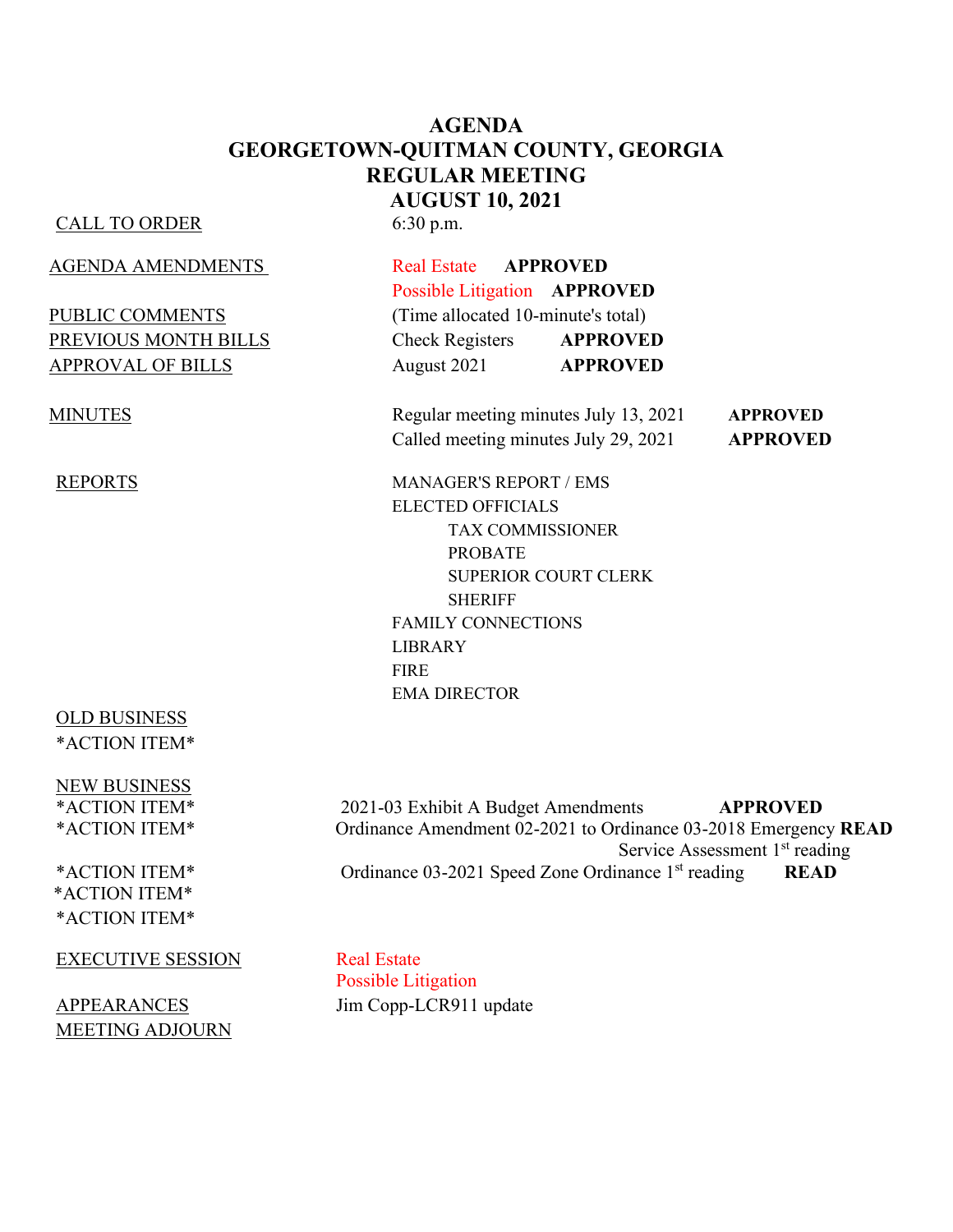# **GEORGETOWN-QUITMAN COUNTY COMMISSION REGULAR MEETING MINUTES July 13, 2021 6:30 p.m.**

#### **CALLED TO ORDER**

The meeting was called to order at 6:37 p.m. with a prayer followed by the pledge. Members present were Commissioners: Lewis, Blackmon, Hayes, and Bussey. County Attorney Tracy Cary, Financial Officer Teri Odom. (Commissioner Kinsey, County Manager Jason Weeks, and County Clerk Carolyn Wilson were not present).

#### **AGENDA AMENDMENTS**

Chairman Lewis asked for a motion to accept the amended agenda as presented. **Motion made** 

**by Bussey to accept the amended agenda. Second by Hayes**. Voting Yes- Bussey, Hayes, Blackmon, and Lewis.

**PUBLIC COMMENTS-** Chairman Lewis asked if there were any public comments. Mr. Walter Fuller asked about the ditch beside his house. He said the ditch does not drain and holds water. Fuller would like to see if the County can do anything about this. Chairman Lewis said he would get with County Manager Weeks when he returns, and we will see what can be done.

#### **PREVIOUS MONTH CHECK REGISTER**

**Motion made by Bussey to approve the previous month's check register. Second by Blackmon.** Voting Yes- Bussey, Hayes, Blackmon, and Lewis.

#### **APPROVAL OF BILLS**

**Motion made by Hayes to approve the bills as presented. Second by Bussey.** Voting Yes-Bussey, Hayes, Blackmon, and Lewis.

#### **MINUTES**

June 8, 2021, Regular meeting minutes- **Motion made by Blackmon to approve the regular meeting minutes. Second by Hayes.** Voting Yes- Bussey, Hayes, Blackmon, and Lewis.

**MANAGER'S REPORT-**Chairman Lewis gave the Managers report on E.M.S. for June.

**CONCRETE REPAIRS AND ADDITIONS-** Chairman Lewis gave an update on behalf of County Manager Weeks. He reported that the walkway at the Community Center to connect the walkway up to the Pavilion for handicapped persons is almost complete.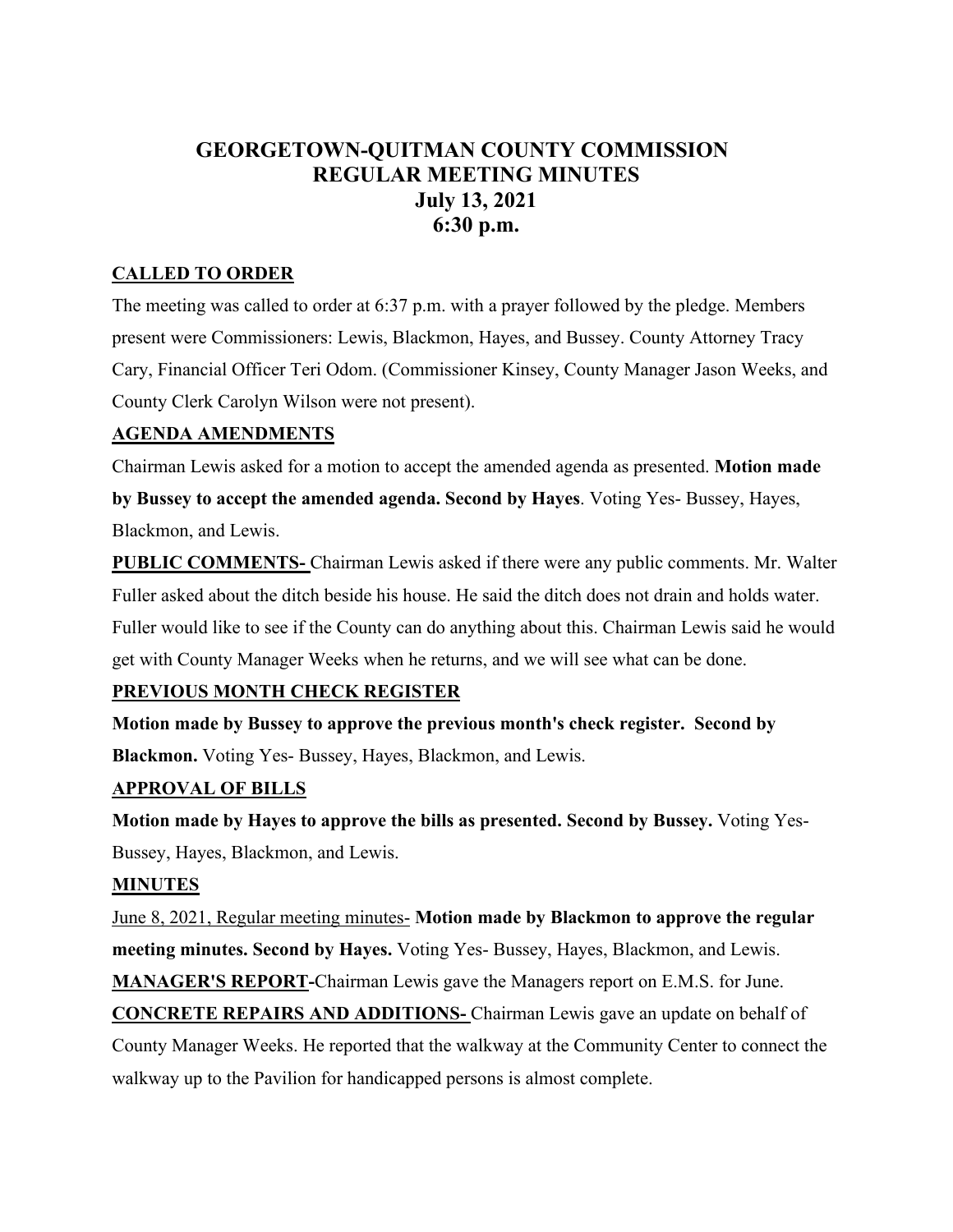**BIRD BOMBS-** Chairman Lewis reported that Weeks has received the bird bombs to help with getting rid of the buzzards.

**GRADY EMS-** Chairman Lewis stated that we received a letter from Grady EMS regarding a 90-day non-renewal notice. Grady stated in the letter that if Randolph County pulls out, they will stay but renegotiate cost.

**LMIG-** Chairman Lewis mentioned that we received our year 2022 LMIG letter. LMIG funds are up from year 2021 by \$17,000.00 dollars.

**Tax Commissioner Report-** Tax Commissioner Mindy Ward was present at the meeting and gave a brief update. She stated that they are working on a Mobile Home sale. She has 3 that will be up for sale. New website for the Tax Commissioner office will go live August 1, 2021.

## **Probate Report-**

## **SUPERIOR CLERK OF COURT-**

#### **SHERIFF REPORT-**

**FAMILY CONNECTIONS-** Family Connections Coordinator Ms. Sara Lee Crumbs was present at the meeting and gave a brief update for the month. She stated that they served 63 seniors at the Farmers market that she held. She reminded everyone that there is a Council of Gov't election on July 21, 2021, at 3:00 p.m., and everyone is welcome to attend. This will be held in Clay County. She explained that the collaborative is still meeting virtually.

**Library-** Librarian Mrs. Betty Fair was present at the meeting and stated that the library has a Rap party July 14, 2021, at the Community Center.

#### **Fire Dept. Report-**

#### **CHAIRMAN REPORT-**

## **OLD BUSINESS-**

## **NEW BUSINESS-**

## **SWGA REGIONAL DEV. AUTHORITY YEARLY DUES LETTER/INSURANCE 2ND**

**NOTICE-** Chairman Lewis read the letter that we received from SWGA Regional Dev.

Authority. After some discussion, this was tabled until the work session.

**C3-2021 NEW HORZION BEHAVIORAL CONTRACT-** Chairman Lewis read the contract with New Horizon. **Motion made by Blackmon to approve contract C3-2021 with New Horizon and to pay the monthly payment in one installment. Second by Hayes.** Voting Yes-Bussey, Hayes, Blackmon, and Lewis.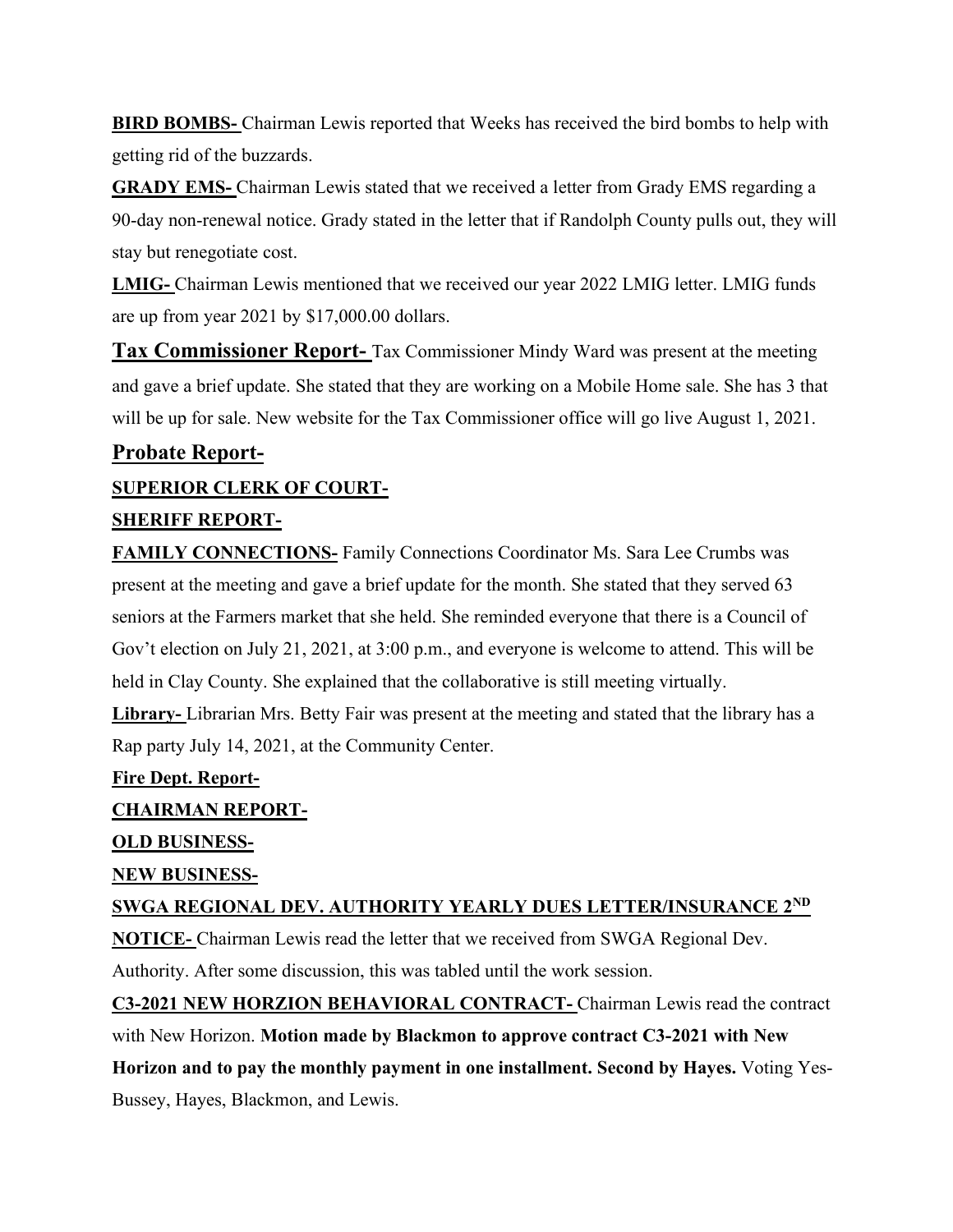**RVRC SENIOR ADVISORY COUNCIL APPOINTMENT-** Chairman Lewis read Ms. Sara Lee Crumbs resignation letter. He asked that this be added to the work session agenda.

## **R10-2021 AMERIS BANK ACCOUNT AMERICAN RESCUE PLAN ACT-** Chairman

Lewis read resolution R10-2021 Ameris Bank Account. **Motion made by Blackmon to** 

**approve Resolution R10-2021. Second by Bussey**. Voting Yes-Bussey, Hayes, Blackmon, and Lewis.

## **R11-2021 FIVE STAR CREDIT UNION ACCOUNT AMERICAN RESCUE PLAN ACT-**

Chairman Lewis explained that we are doing both of these Resolutions in hopes of one giving a better interest rate. **Motion made by Hayes to approve Resolution R11-2021. Second by Bussey.** Voting Yes- Bussey, Hayes, Blackmon, and Lewis.

**COMMUNITY CENTER- Motion made by Blackmon to open the Community Center fully. Second by Hayes.** Voting Yes- Bussey, Hayes, Blackmon, and Lewis.

**EXECUTIVE SESSION-**

## **APPEARANCES** –. **MEETING ADJOURN**

Motion to adjourn at 7:23 p.m.

\_\_\_\_\_\_\_\_\_\_\_\_\_\_\_\_\_\_\_\_\_\_\_\_\_\_\_\_\_\_\_\_\_\_\_ \_\_\_\_\_\_\_\_\_\_\_\_\_\_\_\_\_\_\_\_\_\_\_\_\_\_\_\_\_\_\_\_\_\_\_\_ Carvel Lewis, Chairman Danny Blackmon, Vice Chairman NOT PRESENT Willie H. Bussey, Jr., Commissioner David Kinsey, Commissioner \_\_\_\_\_\_\_\_\_\_\_\_\_\_\_\_\_\_\_\_\_\_\_\_\_\_\_\_\_\_\_\_ \_\_\_\_\_\_\_\_\_\_\_\_\_\_\_\_\_\_\_\_\_\_\_\_\_\_\_\_\_\_\_\_\_\_\_\_

Jim Hayes, Commissioner Attest: Jason Weeks, County Manager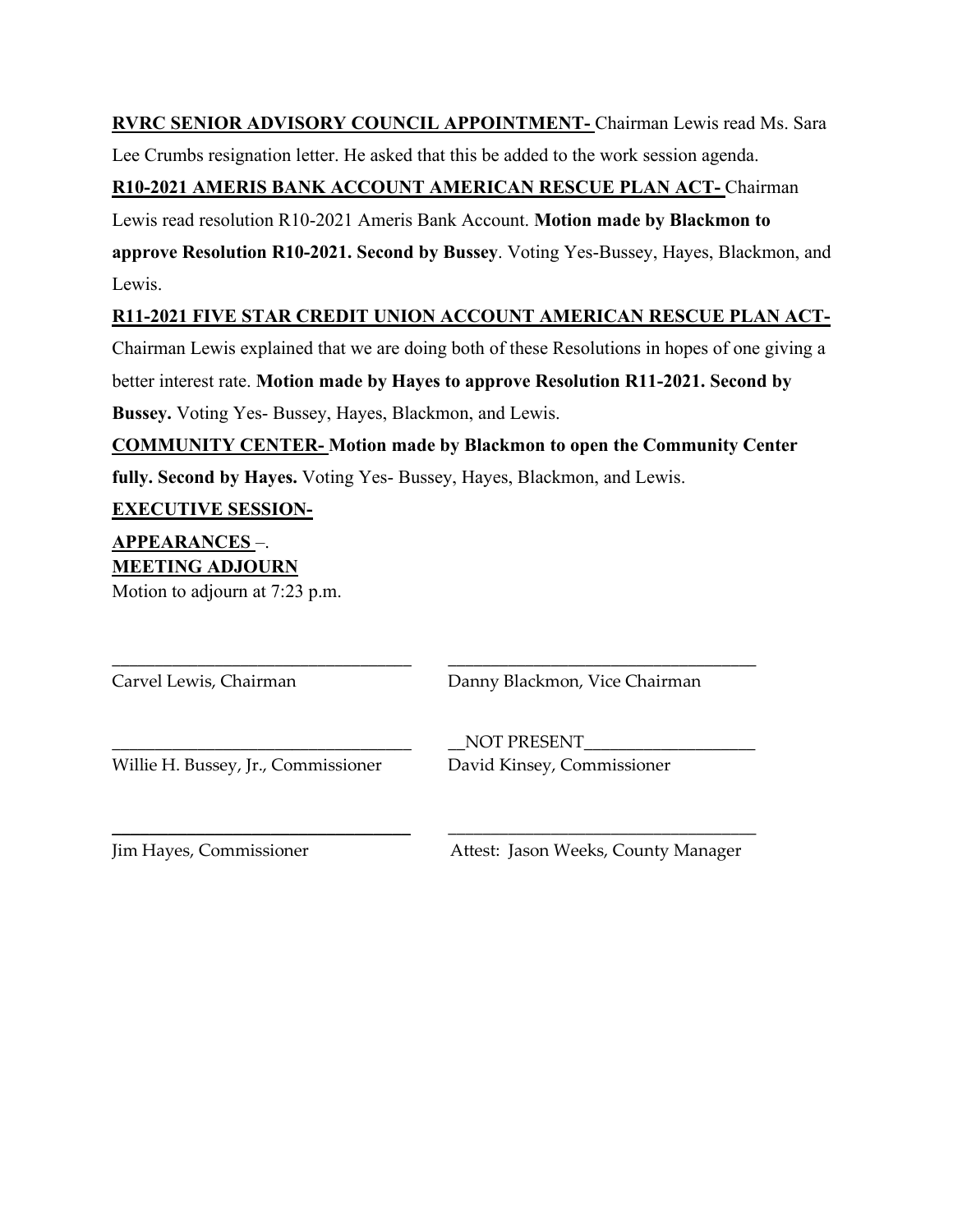# **GEORGETOWN-QUITMAN COUNTY COMMISSION CALLED MEETING MINUTES JULY 29, 2021 5:00 p.m.**

**CALLED TO ORDER** The meeting was called to order at 5:08 p.m. with prayer. Members present were Commissioners: Lewis, Blackmon, Hayes, and Bussey. Financial Officer Teri Odom, County Clerk Carolyn Wilson, and County Manager Jason Weeks. (Kinsey was not present). Chairman Lewis arrived at 5:50 p.m.

## **AGENDA AMENDMENTS-**

Vice Chairman Blackmon asked for any agenda amendments. **Motion made by Bussey to accept the agenda as presented. Second by Hayes**. Voting Yes-Bussey, Hayes, and Blackmon.

## **RVRC PLANNING & ZONING TECHNICAL ASSISTANCE CONTRACT-** Vice Chairman Blackmon asked if there were any changes to the contract or was it just a renewal of the current contract that we have. County Clerk Wilson stated this is just a renewal for the contract that we already have in place. **Motion made by Hayes to renew the RVRC Planning & Zoning technical assistance contract. Second by Bussey.** Voting Yes-Bussey, Hayes, and Blackmon.

**BUDGET AND MILL RATE-** Financial Officer Odom presented the budget numbers for FY 21-22 in summary. These numbers were presented as a guide to help determine the 2021 millage rate. The Commissioners stated that there has not been a millage rate increase since 2017. Based on the digest value along with the roll back the millage rate will be 15.8840. A meeting was set for August 17, 2021, at 4:00 p.m. to adopt the millage rate.

**SHIRLEY GARRETT MEMORIAL-** Vice Chairman Blackmon stated Ms. Shirley Garrett was always a positive voice for Georgetown-Quitman County, and the Commissioners would like to do something to recognize her for that. A Proclamation was suggested to be drawn up and presented to her family at the regular commission meeting.

**COMMUNITY DAY EVENT TABLE-** Ms. Sara Lee Crumbs, the Family Connection Coordinator for Georgetown-Quitman County, is having a Community Day on September 8, 2021, and wanted to invite the Commissioners to come and have a table for doing a meet and greet from 10:00 a.m.to 1:00 p.m. The commissioners discussed this and said they would check to see who would be available on this day.

## **SWGA REGIONAL DEV. AUTH. FINANCIAL SUPPORT AND LIABILITY INS.**

**PAYMENT-** Chairman Lewis explained to everyone that the SWGA Reg. Dev. Authority Board is requesting financial support and payment for liability insurance. Georgetown-Quitman County provided liability insurance for this board for many years. That needs to be considered moving forward with any liability insurance payments requested in the future. He also stated that this board had not had an audit, and that is something else to consider while moving forward for financial support that they request in the future. Chairman Lewis would like for County Attorney